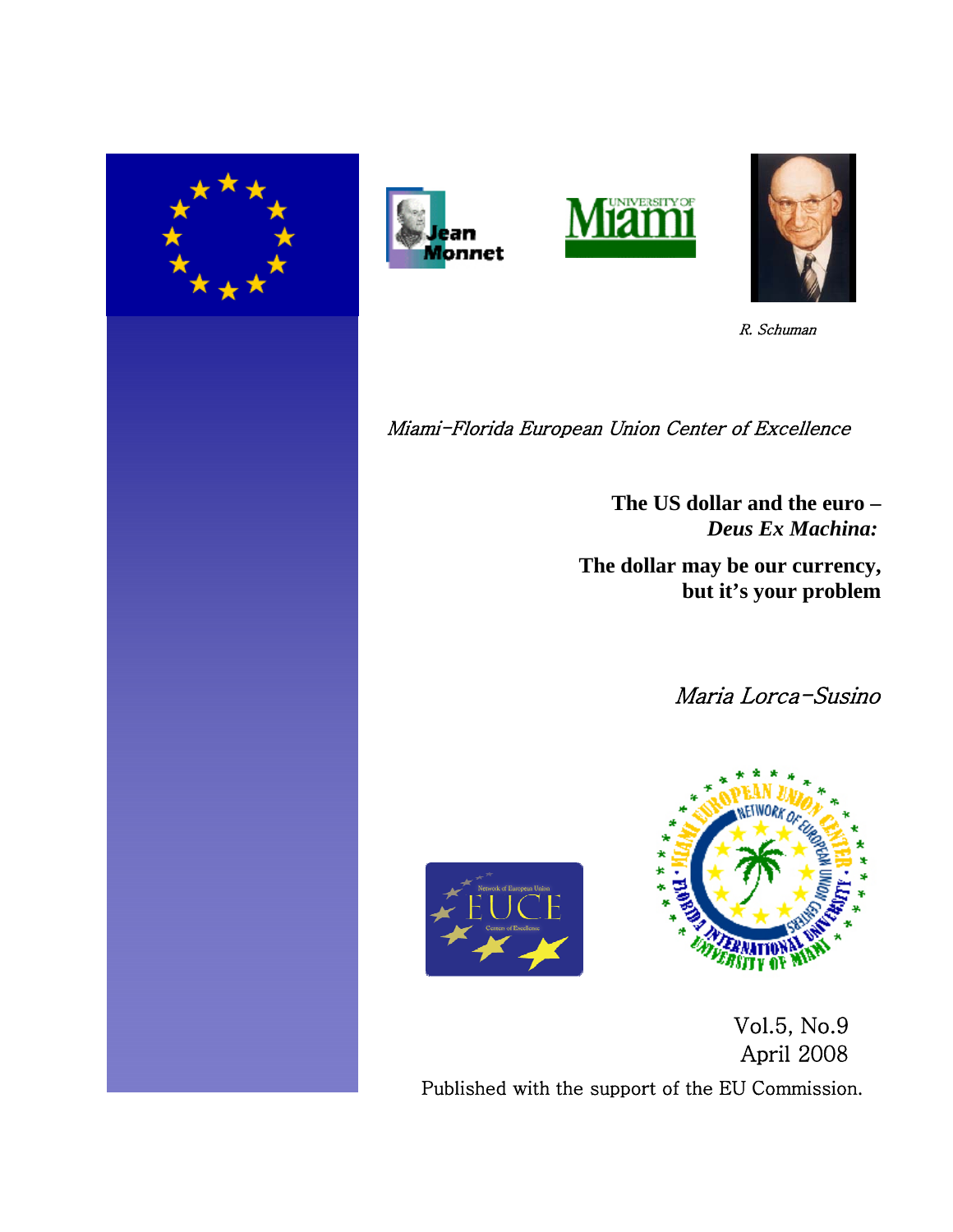# EUMA

*European Union Miami Analysis* **(EUMA), Special Series,** is a service of analytical essays on current, trend setting issues and developing news about the European Union.

These papers are produced by the Jean Monnet Chair, in cooperation with the Miami-Florida European Union Center of Excellence (a partnership of the University of Miami and Florida International University) as an outreach service for the academic, business and diplomatic communities.

Among the topics to be included in the series, the following are suggested:

- $\triangleright$  The collapse of the Constitution and its rescue
- $\triangleright$  Turkey: prospects of membership
- $\triangleright$  Immigration crisis and cultural challenges
- $\triangleright$  Security threats and responses
- $\triangleright$  The EU and Latin America
- $\triangleright$  The EU as a model and reference in the world
- $\triangleright$  The Common Agricultural Policy and other public subsidies
- $\triangleright$  The euro and the dollar
- $\triangleright$  EU image in the United States

These topics form part of the pressing agenda of the EU and represent the multifaceted and complex nature of the European integration process. These papers also seek to highlight the internal and external dynamics which influence the workings of the EU and its relationship with the rest the world.

## *Miami - Florida European Union Center Jean Monnet Chair Staff*

University of Miami **Joaquín Roy** (Director) Phone: 305-284-3266 **Remi Piet** (Research Assistant) Web: [www.miami.edu/eucenter](http://www.miami.edu/eucenter) 

1000 Memorial Drive **Astrid Boening** (Associate Director) 101 Ferré Building **María Lorca** (Associate Editor) Coral Gables, FL 33124-2231 **Shannon Gibson** (Assistant Editor) Fax: (305) 284 4406 **Maxime Larive** (Research Assistant)

## **Florida International University Elisabeth Prugl** (FIU, Co-Director)

## *Inter-American Jean Monnet Editorial Board*

**Carlos Hakansson,** Universidad de Piura, Perú **Finn Laursen,** Dalhousie University, Halifax, Canada **Michel Levi-Coral,** Universidad Andina Simón Bolívar, Quito, Ecuador **José Luis Martínez-Estay¸** Universidad de los Andes, Santiago de Chile, Chile **Félix Peña,** Universidad Nacional de Tres de Febrero, Buenos Aires, Argentina **Stephan Sberro**, Instituto Tecnológico Autónomo de México **Eric Tremolada**, Universidad del Externado de Colombia, Bogotá, Colombia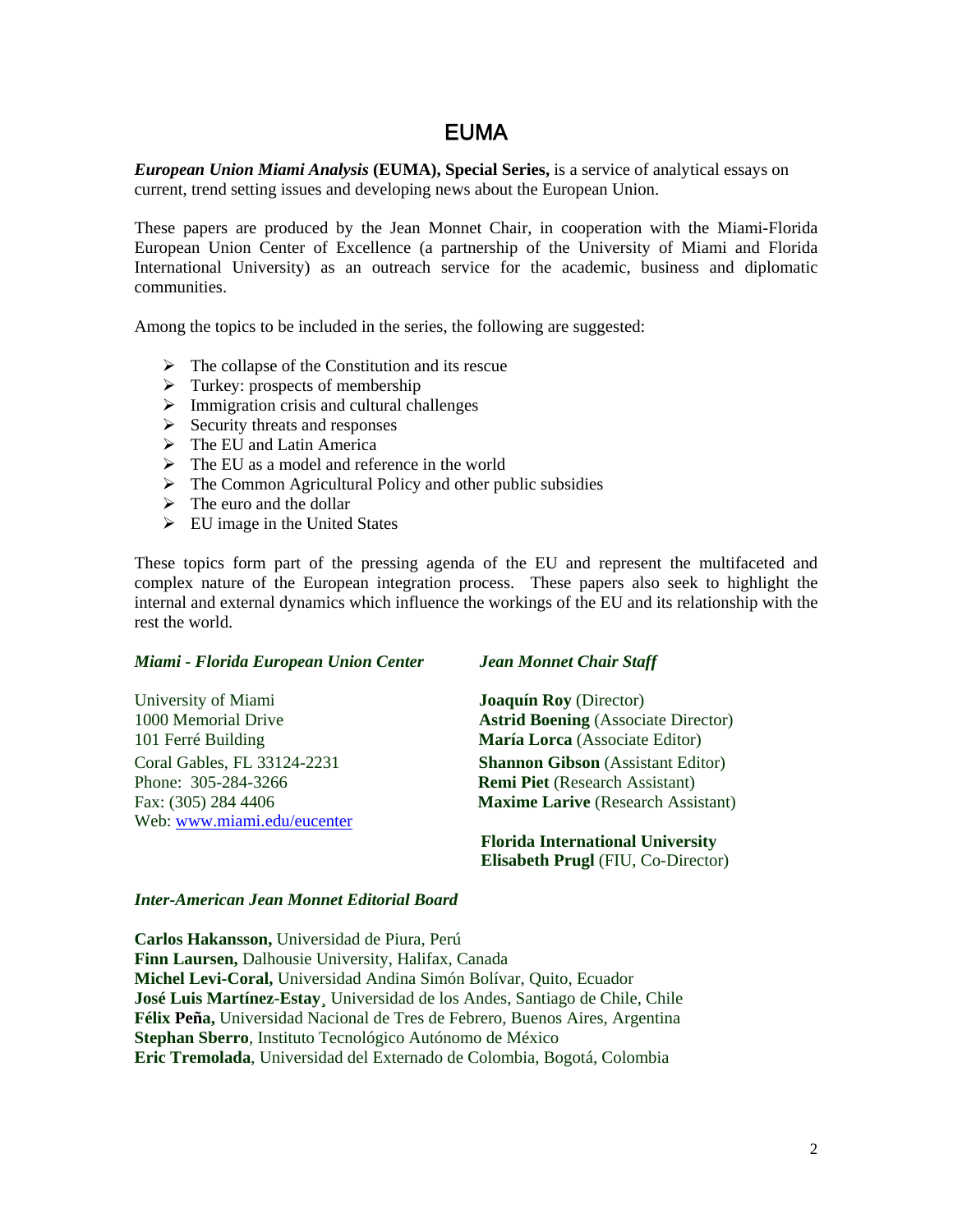## **The US dollar and the euro -** *Deus Ex Machina:*

The dollar may be our currency, but it's your problem.<sup>[1](#page-2-0)</sup>

## **Maria Lorca**[♣](#page-2-1)

## **Introduction**

l

Until the  $19<sup>th</sup>$  and mid-20<sup>th</sup> centuries, economic theory explained that the economic status of a country was represented by the strength of its currency.<sup>[2](#page-2-2)</sup> This strength is measured by the exchange rate of one currency vis-á-vis another currency, a "zero-sum" game in which one currency gains what the other loses. In fact, during the  $19<sup>th</sup>$  century, the strength of the Pound Sterling facilitated Britain's global hegemonic political and economic power known as the Pax Britanica. During the  $20<sup>th</sup>$  century, the strength of the US dollar represented both the economic and political hegemony of the US around the world known as the Pax Americana. Nowadays, the weakness of the US dollar is making specialists wonder if we are witnessing the end of Pax Americana and the beginning of something else, possibly a *Pax Europea*, led by the strength of the euro.

This is the argument surrounding the current behaviour of the US\$- $\epsilon$  exchange rate and its effect on the economic performance of these two economic blocs. While the current exchange rate between the US dollar and the euro has been considered a blessing for the US, it has become a matter of concern for most Eurozone countries. In fact, we are witnessing an unprecedented scenario where the country with a weak currency is actually pleased and the group of countries with a strong currency is worried. The strength of the euro is becoming irritating for the Eurozone and, nevertheless, the weakness of the US dollar is also pushing it to the brink of losing its status as a global currency.

This exchange rate debate is accompanied by another debate concerning how the latest monetary policy actions taken by the US and Eurozone monetary authorities<sup>[3](#page-2-3)</sup>, aimed at solving current economic imbalances, are affecting the US\$-€ exchange rate. Scholars, economists, and politicians argue that these monetary policies seem unable to solve today's economic problems in the EU as well as in the Eurozone, but are having a tremendous impact on the US\$- $\epsilon$  exchange rate.

This paper will explain in layman's terms the relationship (or lack thereof) between two of today's most important economic issues: the US dollar and euro exchange rate, and the monetary policy behind it.

<span id="page-2-0"></span><sup>&</sup>lt;sup>1</sup> A phrase that John Connally, US Treasury Secretary under President Nixon, used sneeringly to a delegation of European visitors in 1971.

<span id="page-2-1"></span>♣ María Lorca-Susino is currently Instructor of International Economics, a Ph.D. Candidate at the Department of International Studies, and a Research Assistant at the European Union Center of the University of Miami. She holds a Bachelors of Arts and Science in Political Science, a Master in Business Administration in Finance, and a Master of Science in Economics (University of Miami). Her research interests include comparative political economy, with a special interest in the European Union and Spain. Her most recent publications include "The EU-China Trading-Economic Relationship Is Not a Zero-Sum Game¨; ¨Could Europe Take Up the Slack Caused by a Slowdown on US Growth?¨; ¨Immigration in the EU Through Spain¨; ¨EU Unemployment Strategy: In One Ear, Out the Other¨; and, ¨It Ain´t Broken but It Has to Be Fixed¨, all available on line at http://www6.miami.edu/eucenter/.

<span id="page-2-2"></span><sup>2</sup> Helmut Frisch, ¨The Euro and Its Consequences: What Makes a Currency Strong?¨ *Atlantic Economic Journal*, Vol.31, No. 1, (March 03).

<span id="page-2-3"></span><sup>&</sup>lt;sup>3</sup> The Federal Reserve Bank (Fed) and the European Central Bank (ECB)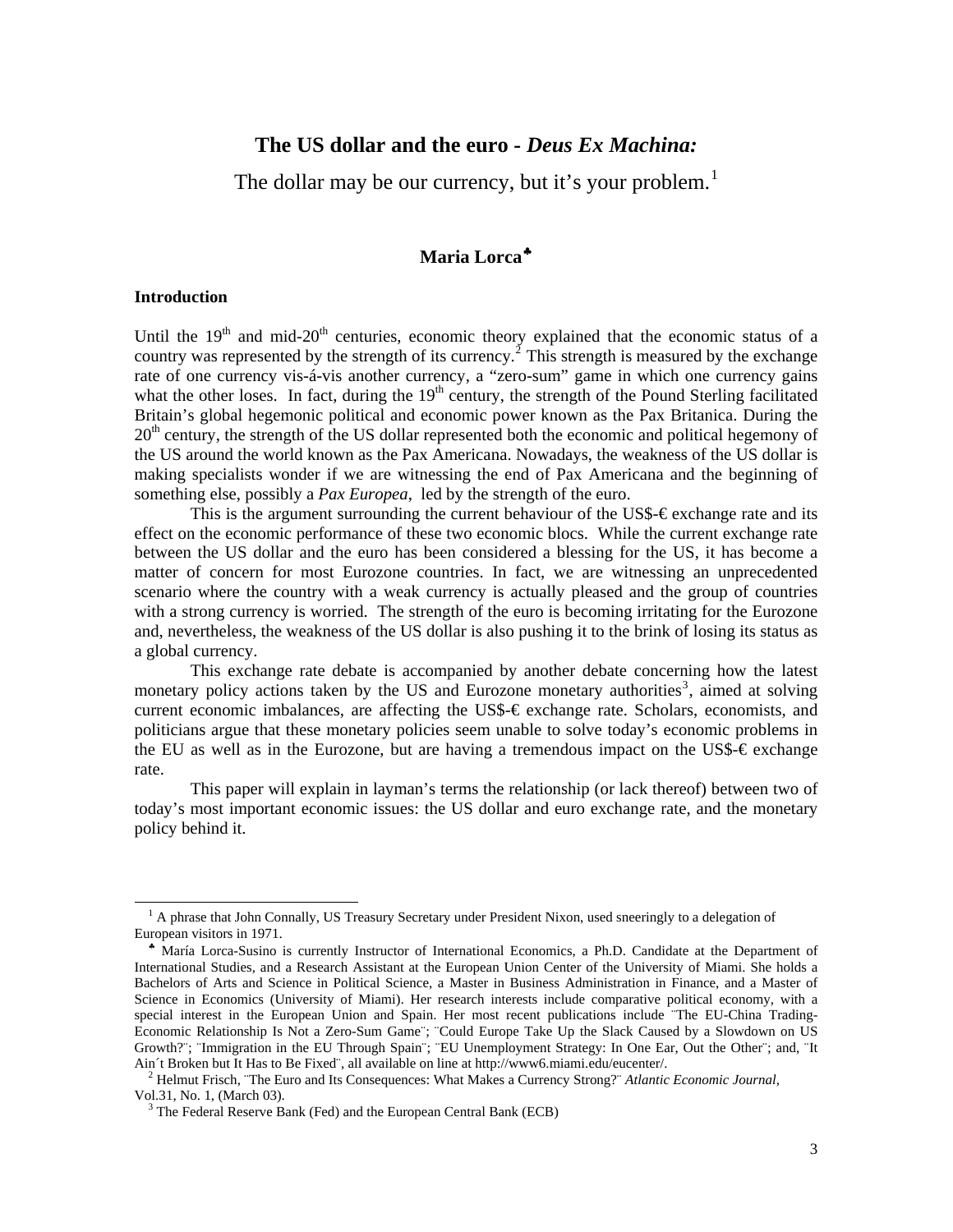## **The current state of affairs between the US dollar and the euro**

In today's globalized world, countries operate in *open economies*;<sup>[4](#page-3-0)</sup> that is, economies interact freely with other economies. This interaction among countries takes place in two markets. On the one hand, countries buy and sell goods in world *product markets*. This action is measured by the *"trade balance*" account—also known as net exports, or the difference between imports and exports. On the other hand, countries interact among themselves by buying and selling capital assets—such as bonds and stocks—in the *financial markets*. This action is measured by the balance in the *"net capital outflow"* account. The performance of different countries in these two markets is affected by the *exchange rate* of one currency vis-á-vis another currency, which is determined in the *foreign exchange market*.

The foreign exchange market determines the exchange rate between two currencies. Goods, services, and assets produced in a country are not only consumed domestically. Rather, due to the open market economy, they could be consumed abroad; therefore, they must be paid for in the producer country's currency. In order to make these international payment transactions, currencies must be exchanged in the foreign exchange market. This will make goods, services, and assets more or less valuable in terms of one another. In fact, as one currency appreciates, the other currency will depreciate. This is the *zero-sum game* that characterizes the foreign exchange market.

Generally speaking, when the currency of a country appreciates, goods, services, and assets become more expensive and more ´difficult´ to sell abroad; that is, less (price) competitive. At the same time, the goods, services, and assets produced by the other country with the depreciated currency become cheaper and ´easier´ to sell abroad, becoming more (price) competitive. These fluctuations in the price of the exchange rate of goods, services, and assets have an important implication in many areas of the economy of both countries, especially in the trade balance account.

The current exchange rate between the US dollar and the euro is stirring a debate among economist, scholars, and politicians regarding the future of both economic blocs. Nowadays, the exchange rate between the US dollar and the euro is considered unprecedented. The graph below shows that the euro has never reached such a high level against the US dollar since its creation. The debate is how this level is affecting the economies of the US and the Eurozone.



Source: The data was collected manually from e-Signal data provided [\(www.esignal.com\)](http://www.esignal.com/) and was recorded in Excel to create the above graph.

<span id="page-3-0"></span><sup>&</sup>lt;sup>4</sup> Most of the world's countries are open economies while only a few such as North Korea and Cuba are considered closed or semi-open.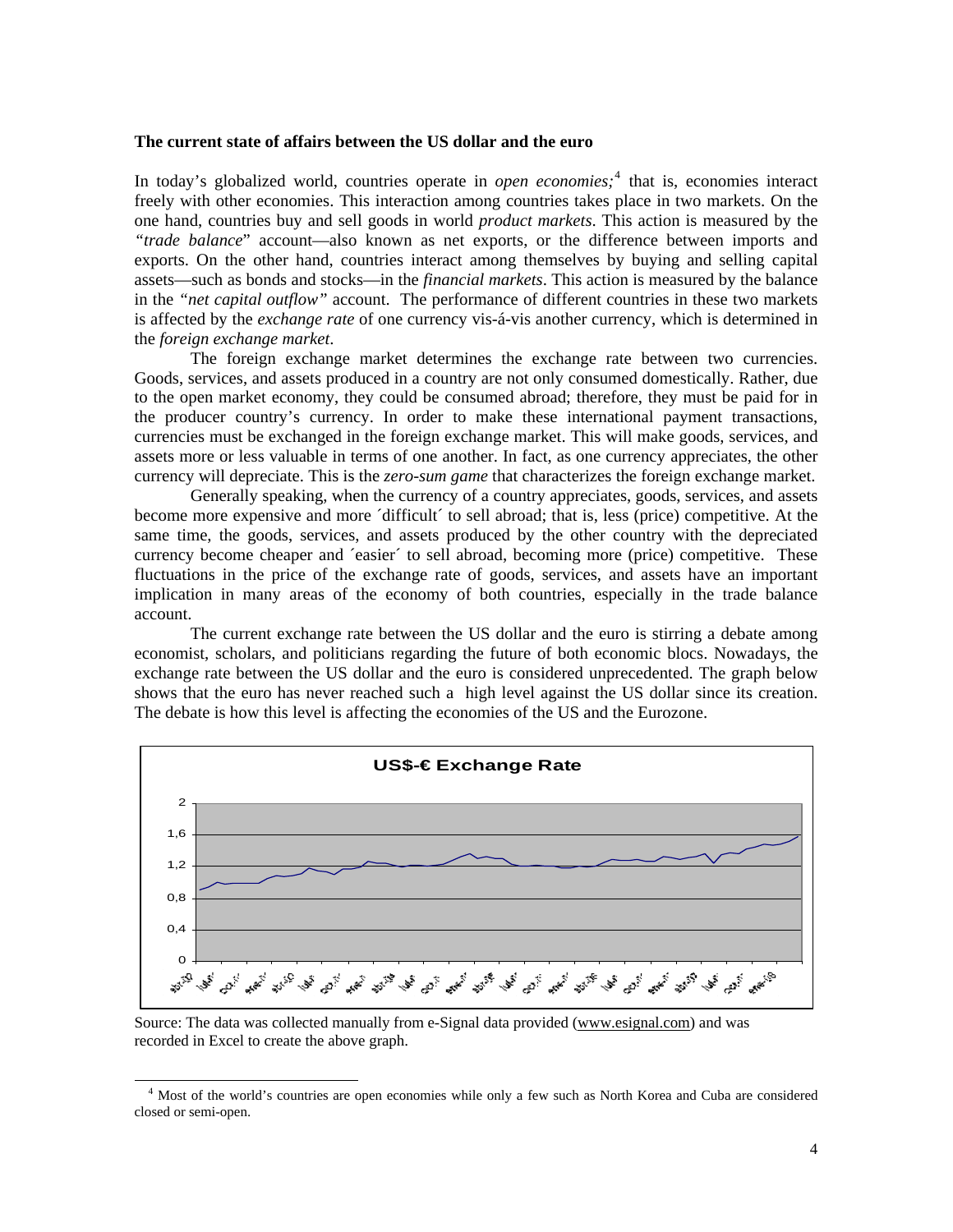## **The two sides of the debate and the geopolitical implications**

While months ago the appreciation of the euro (when it rose above \$1.50) was welcomed on both sides of the Atlantic, now both begin to worry. The analysis of the high euro, or more precisely, the collapse of the dollar, on the product and financial markets of the Eurozone and the US show that this situation is no longer offering a benefit to either country. This lopsided market has become the central topic of discussion for the last months.

The current exchange rate has scholars, economists, and politicians divided. On the US side, Martin Feldstein argues that the decline of the US dollar has come at the right time. In his opinion a weak dollar "is not only a godsend that comes at the beginning of a slowdown, but it will also make it easier to finance the *current account deficit*."<sup>[5](#page-4-0)</sup> He has further asserted that the US needs a competitive dollar; that is, "an exchange rate that will make American goods more attractive to foreign buyers and that will cause American consumers and firms to choose American made goods and services."<sup>[6](#page-4-1)</sup>

Economic theory explains that *current account deficit* is the result of a country´s negative net sale, which means that the country is, in general terms, importing—buying—more that exporting—selling—such as in the case of the  $US^7$  $US^7$ . On the other hand, if the country enjoys positive net sales, it means that the country is exporting more than it is importing, and it will run a trade surplus, i.e. a *current account surplus*, as is the case of the Eurozone*.* 



Source: The data was collected manually from The Bureau of Economic Analysis (www.bea.gov) and was recorded in Excel to create the above graph.

<sup>&</sup>lt;sup>5</sup> Eurointelligence, "Martin Feldstein on the Dollar," March 28, 2008.

<span id="page-4-0"></span><http://www.eurointelligence.com/article.581+M50b4edc2d93.0.html> (Accessed April 2, 2008)  $\overline{6}$ Martin Feldstein, "The Case for a Competitive Dollar," *National Bureau of Economic Research*,

<span id="page-4-1"></span><http://www.nber.org/feldstein/siepr319.pdf> (Accessed March 27, 2008).

<span id="page-4-2"></span><sup>7</sup> The all-time high was reached in 2005 when the US current account was close to US\$800 billion, almost 7% of US Gross Domestic Product (http://www.epi.org/content.cfm/webfeat\_econindicators\_capict\_20060616)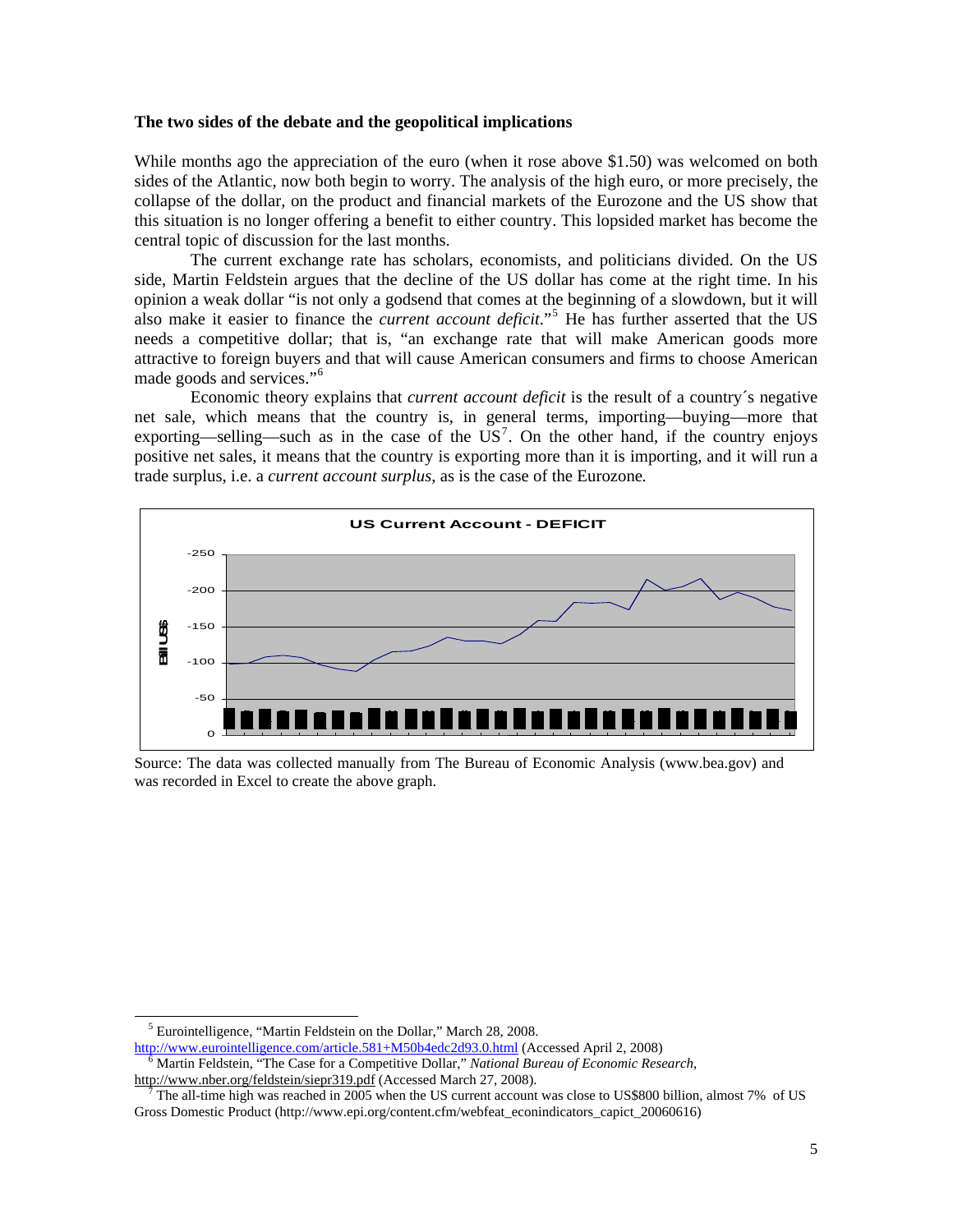

Source: The data was collected manually from Bloomberg and was recorded in Excel to create the above graph.

In broad terms, the current account<sup>[8](#page-5-0)</sup> is the result of the sum of the *Trade Balance account* known as net exports (NX) among other accounts. Net exports measures whether a country is a seller or a buyer in world markets of goods. The graph below shows how the Eurozone 15 has been until recently a net seller while the US has been a net buyer.



Source: The data was collected manually from Bloomberg and was recorded in Excel to create the above graph.

The strong dollar is placing the US economy in the middle of an export frenzy that is contributing to the reduction of the deficit from 6.5% of GDP in 2006 to an estimated 4.5% by the end of  $2008$  - a deficit that has been aggravated by the cost of the Iraq war<sup>[9](#page-5-1)</sup>. However, it has been reported that on March 15, 2008 when the exchange rate between the US dollar and the euro reached \$1.56 per euro, the US economy lost "the title of 'world's biggest economy' to the eurozone<sup>"[10](#page-5-2)</sup> In 2007, US authorities reported an official Gross Domestic Product (GDP) estimate of \$13,843,800 billion and the Eurozone authorities reported €8,847,889.1 billion. The GDP of the Eurozone at the official exchange rate reported on March 14, 2008 of \$1.5688 means that GDP of the Eurozone is \$13,880,568.4 billion and surpasses that of the US.

<span id="page-5-0"></span>l <sup>8</sup> Current Account ={(merchandise trade balance or trade balance) + (balance of payment of services)} + (net international transfer payments) + (net international factor income)

<span id="page-5-2"></span><span id="page-5-1"></span><sup>9</sup> that had it worked out as the WWII, it would have most probably lead to a *"Marshall Plan-like"* agreement between the US and the Middle East

<sup>&</sup>lt;sup>10</sup> Pax-Europa, "Eurozone Overtakes US Economy," <http://pax-europa.com/?p=91> (Accessed April 11, 2008)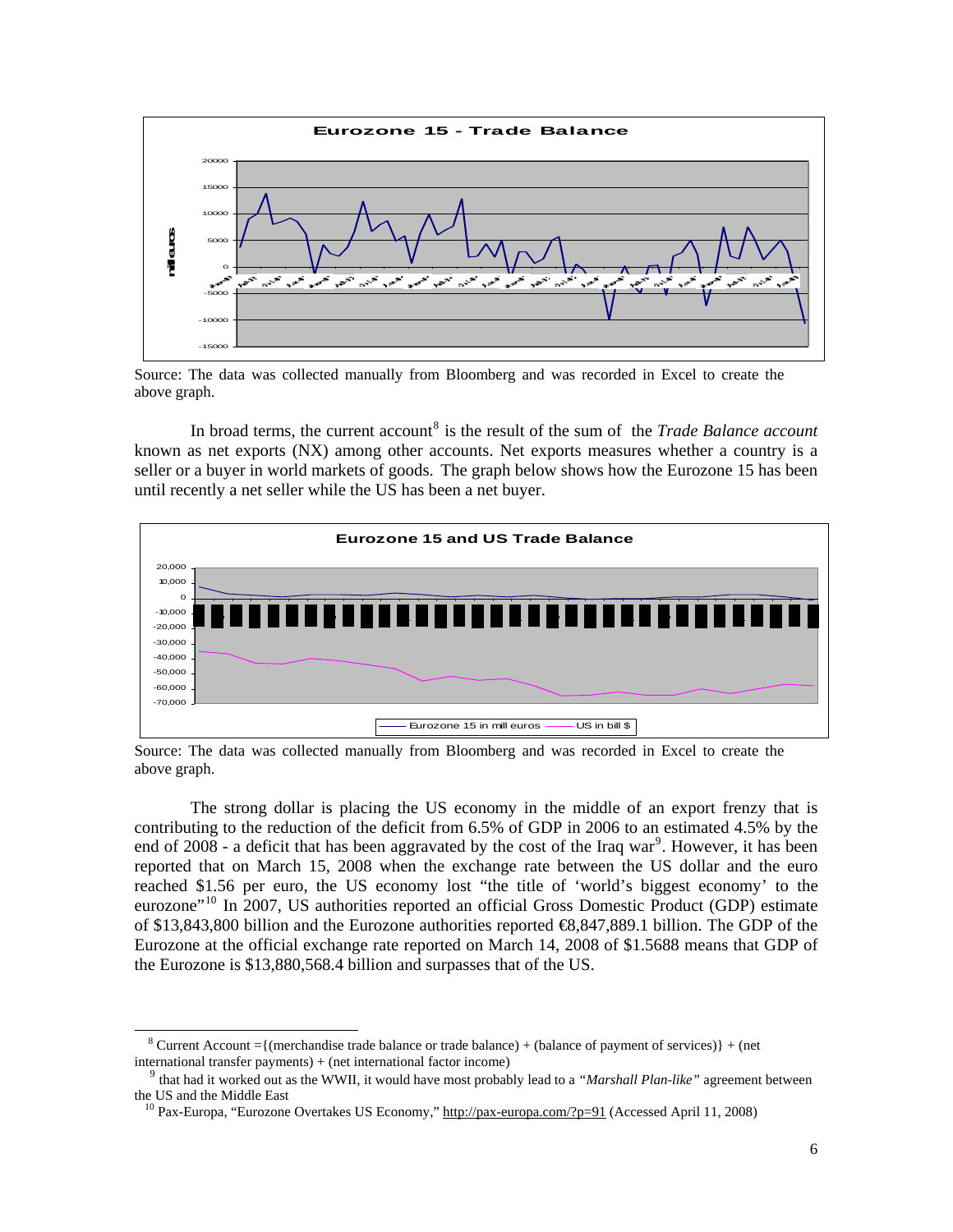

Source: The data was collected manually from Bloomberg and was recorded in Excel to create the above graph.

Despite the strong euro, Almunia and Trichet have both made clear announcements that the economic situation of the Eurozone, and consequently of the EU, is a major concern. In fact, Almunia<sup>[11](#page-6-0)</sup> has stated publicly that the good economic times are over<sup>[12](#page-6-1)</sup>, and even confirmed that the Eurozone has begun to weaken.<sup>[13](#page-6-2)</sup> In fact, the latest projection of economic growth for the Eurozone has been trimmed continuously from the  $2.5\%$  reported in  $2007<sup>14</sup>$  $2007<sup>14</sup>$  $2007<sup>14</sup>$  to the 1.8% reported in March, 2008.<sup>[15](#page-6-4)</sup> Trichet has further supported this position and even emphasized that unfortunately the worst is not behind us just yet.<sup>[16](#page-6-5)</sup> Additionally, Trichet reported that "we are concerned about excessive exchange rate moves."<sup>[17](#page-6-6)</sup>

Despite the optimism of the chart above, Sebastian Dullien and Daniela Schwarzer explained in Eurozone Watch<sup>[18](#page-6-7)</sup> that the euro's strength against the US dollar is now seen as a problem. Most European finance and economic ministers believe that this appreciation is posing great threat to the growth prospects of the Eurozone, especially in the current turbulent economic times.

The issue at debate is that such a high euro is having a negative impact for *Eurozone's producers and exporters* of goods and services because it is less competitive. Nevertheless, Germany has experienced an unprecedented export growth and is maintaining a superb industrial production performance. Germany experienced the fastest growth rate in 16 months with 3.8% in January 2008 compared with December 2007.<sup>[19](#page-6-8)</sup> This sends the signal that there is continued demand for German products regardless of the exchange rate. This is, unfortunately, not the case for the rest of the Eurozone countries which, due to the high euro, lack of productivity and competitiveness, are witnessing a deterioration of their trade position. Hence, the performance of Germany, regardless of the high euro, is reminding many of the famous "flight to quality" typical of the US dollar-Deutschmark exchange rate. Jens Ulbrich<sup>[20](#page-6-9)</sup> maintained that the strong euro is irrelevant to the success of German exports because what matters is the global demand for the type of products that Germany specializes in.<sup>[21](#page-6-10)</sup>

11 Alain Faujas, "Selon Bruxelles, la zona euro commence a être ébranlée," *Le Monde*, March 28, 2008.

<sup>&</sup>lt;sup>12</sup> "Le bon temps économiques est terminé"

<sup>&</sup>lt;sup>13</sup> "La zone euro commence a être ébranlée"

<span id="page-6-3"></span><span id="page-6-2"></span><span id="page-6-1"></span><span id="page-6-0"></span><sup>&</sup>lt;sup>14</sup> EU Business, "EU Cuts 2008 Eurozone Growth Forecast to 2.2 per cent," November 09, 2007. <http://www.eubusiness.com/Finance/1194607021.0/> (Accessed March 27, 2008)

<sup>&</sup>lt;sup>15</sup> BBC News, "EU Cuts 2008 Eurozone Growth Rate," February 21, 2008.

<span id="page-6-5"></span><span id="page-6-4"></span><http://news.bbc.co.uk/2/hi/business/7257119.stm> (Accessed March 27, 2008)

<sup>&</sup>lt;sup>16</sup> "Je ne dire pas que le pire est derrière nous."

<sup>&</sup>lt;sup>17</sup> Reuters, <sup>"</sup> ECB Is Worried About Excessive Currency Moves," *CNBC*, March 10, 2008.

<span id="page-6-6"></span>http://www.cnbc.com/id/23558019/ (Accessed March 10, 2008)

<span id="page-6-7"></span><sup>&</sup>lt;sup>18</sup> Sebastian Dullien and Daniela Schwarzer, "The Euro's Strength: An issue for the EU Summit," March 9, 2008. <http://www.euro-area.org/blog/?p=128>(Accessed March 22, 2008)

19 Ralph Atkins, "Exports Rise Boosts German Economy," *The Financial Times*, March 11, 2008.

<span id="page-6-9"></span><span id="page-6-8"></span>http://www.ft.com/cms/s/0/46fe8444-ef0b-11dc-97ec-0000779fd2ac.html (Accessed March 11, 2008) 20 Deputy Head of Economics at the Bundesbank

21 Ralph Atkins, "Exports Rise Boosts German Economy," *The Financial Times*, March 11, 2008.

<span id="page-6-10"></span>http://www.ft.com/cms/s/0/46fe8444-ef0b-11dc-97ec-0000779fd2ac.html (Accessed March 11, 2008)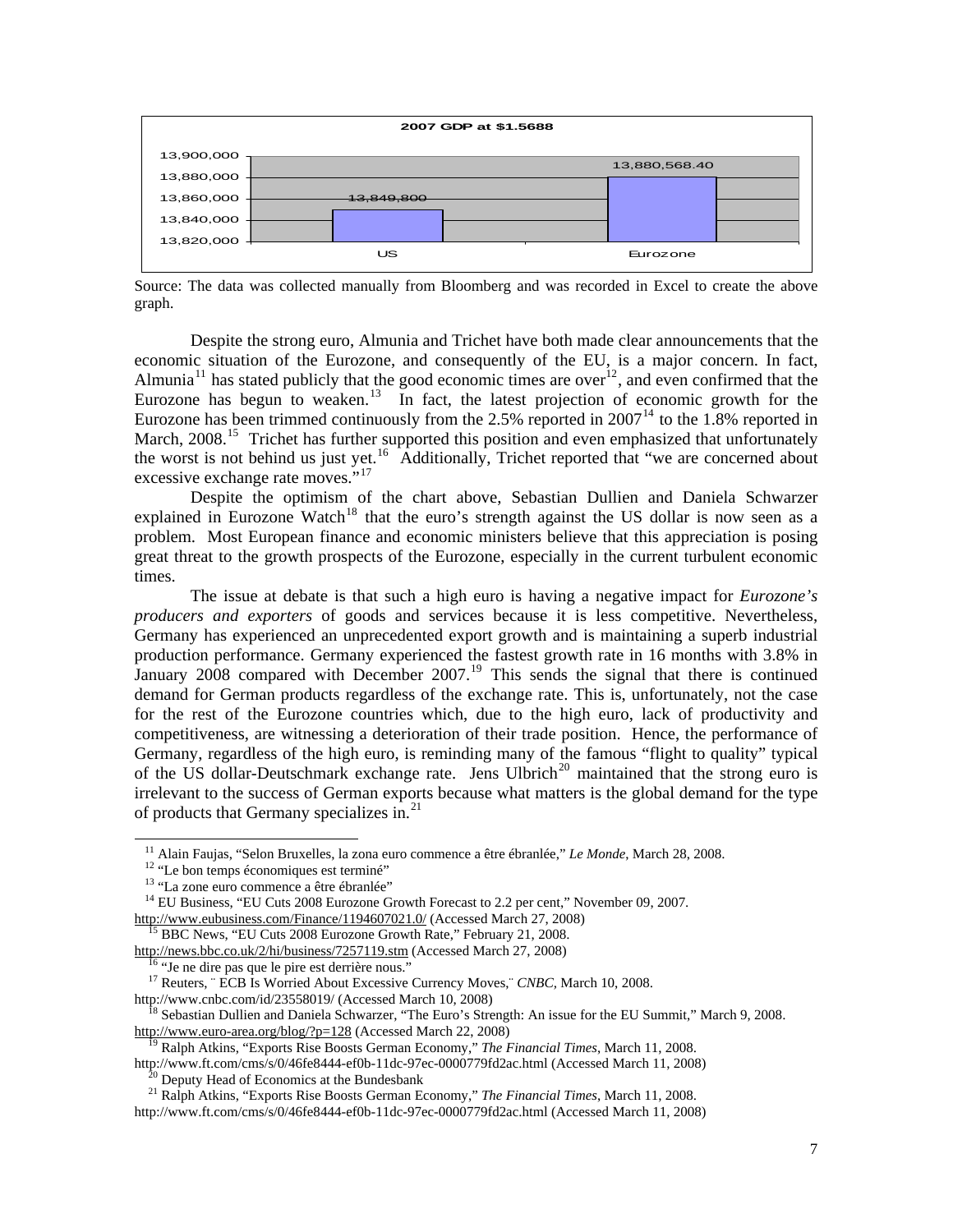

Source: The data was collected manually from Bloomberg and was recorded in Excel to create the above graph.

 This strong euro has, on the other hand, had an impact on *consumers and importers* as well. Wyplosz<sup>[22](#page-7-0)</sup> wrote that the strong euro, although it is bad news for the exporters,  $23$  is excellent news for consumers<sup>[24](#page-7-2)</sup>, because the prices of the goods and services imported from the «zone dollar» are now cheaper for the consumers because they are now cheaper to be imported.<sup>[25](#page-7-3)</sup> Therefore, a strong exchange rate strengthens consumer demand, which had been chronically weak in the Euro-area.

The current appreciation of the euro is also playing a *geopolitical role* that is debated by those defending US economic unilateralism vs. those defending multilateralism in the world economy. Munchau opened the debate with one of his columns in the Financial Times. He explained that given the present course of events in the US\$- $\epsilon$  exchange rate, the dollar might lose its status as *global reserve currency* to the euro. In that case, the "potential geopolitical implications of such a projected shift are immense."[26](#page-7-4) However, Benjamin J. Cohen believed that the likely scenario is not one where the euro is replacing the US dollar as global reserve currency. Rather, Cohen proposed a scenario composed of an eroded dollar competing "with several currencies in contention and none clearly in the lead – an increasingly *leaderless* mix of currency relationships." [27](#page-7-5) Robert Mundell has recently explained during the "*X Encuentro International de Economistas, Globalizacion y Problemas del Desarrollo"* that took place in La Havana in March 2008, along the line of the precursor of the euro and the common currency area theory, that the current economic situation might eventually lead to the emergence of a new currency he named the INTOR. It will be interesting to see if this new currency proposal is the beginning of what could be called *"Mundell III"*. This is "a new international currency based on a basket integrating the dollar, euro, yen and pound sterling, which would be the basis for a renewed monetary system on the planet."[28](#page-7-6)

Eichengreen and Flandreau, on the contrary, claimed that the demise of the US dollar is not close and that the current American's financial crisis and the dollar's depreciation are not bringing

22 Charles Wyplosz, "Bonne nouvelle: l'euro est fort!," *Telos*, March 28, 2008. http://www.telos-

<span id="page-7-1"></span><span id="page-7-0"></span>eu.com/fr/article/bonne\_nouvelle\_l\_euro\_est\_fort (Accessed April 3, 2008).

<sup>&</sup>lt;sup>23</sup> "une mauvaise nouvelle pour nos exportateurs qui doivent serer leurs marges"

<sup>&</sup>lt;sup>24</sup> "c'est un excellente nouvelle pour nous tous, les consommateurs"

<span id="page-7-3"></span><span id="page-7-2"></span><sup>&</sup>lt;sup>25</sup> "les prix des produits importes de la zone dollar sont devenus moins chers, du moins les importateurs payaient beaucoup moin."

<span id="page-7-4"></span>26 Wolfgang Munchau, "This Crisis Could Bring the Euro Centre-Stage," *The Financial Times*, March 23, 2008. [http://us.ft.com/ftgateway/superpage.ft?news\\_id=fto032320081132135095&page=2](http://us.ft.com/ftgateway/superpage.ft?news_id=fto032320081132135095&page=2) (Accessed April 3, 2008)

27 Benjamin J. Cohen, "Toward a Leaderless Currency System," March 2008.

<span id="page-7-6"></span><span id="page-7-5"></span>[http://www.polsci.ucsb.edu/faculty/cohen/working/pdfs/Dollar\\_challengers\\_rev2.pdf](http://www.polsci.ucsb.edu/faculty/cohen/working/pdfs/Dollar_challengers_rev2.pdf) (Access April 1, 2008) 28 Haydee Leon Moya, "A Space for Diversity of Opinions," *Digital Granma International*,

[http://www.granma.cu/ingles/2008/marzo/mar18/11economistas-i.html.](http://www.granma.cu/ingles/2008/marzo/mar18/11economistas-i.html) (Accessed April 2, 2008)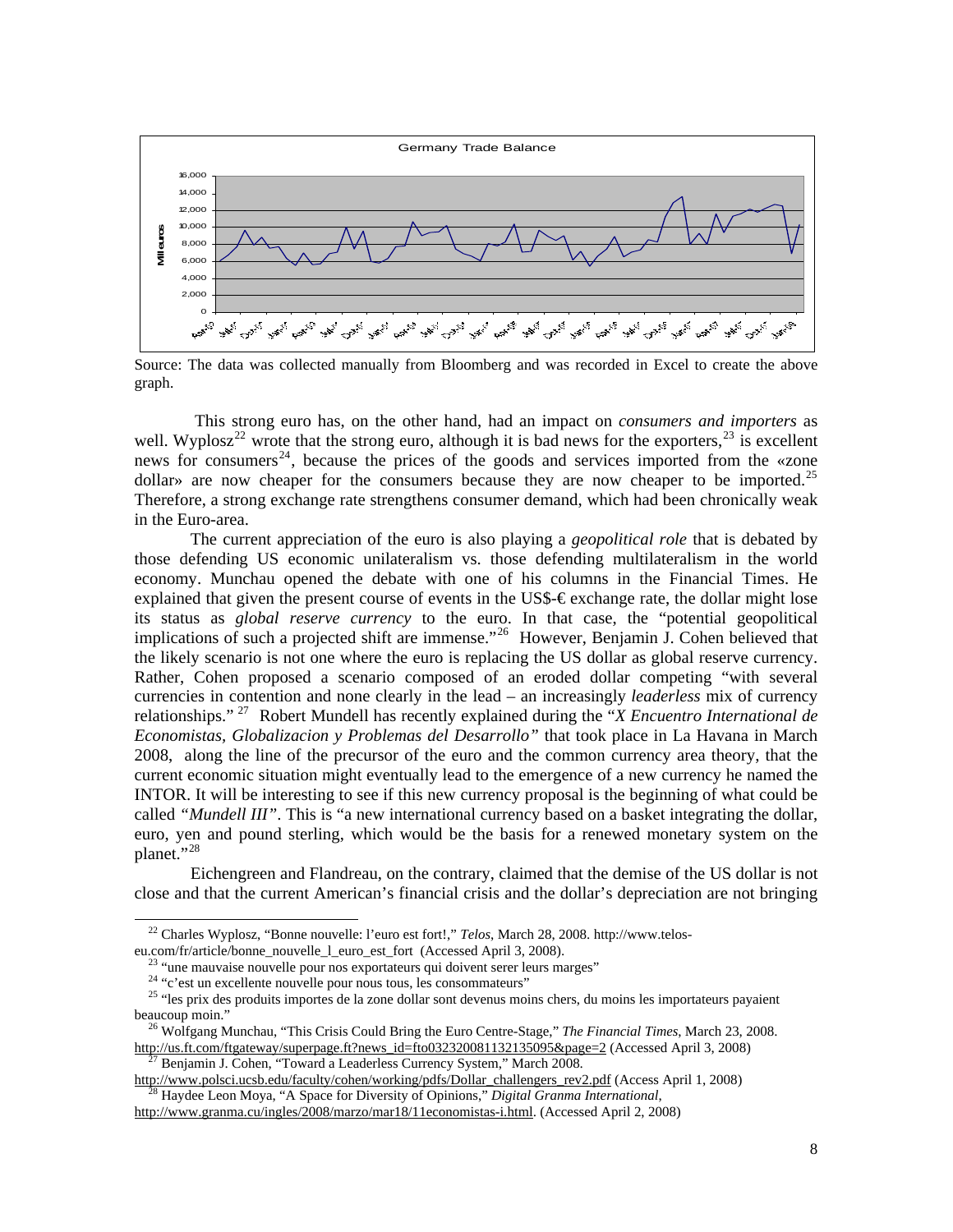the US to "a tipping point where the greenback will lose its international currency mantle to the euro."<sup>[29](#page-8-0)</sup> They argue that since the US dollar overthrew the Pound Sterling as reserve currency around 1924-1925, the dollar has only lost this role briefly in the 1930's "because of disastrous mismanagement of the US economy." Now, they believe, that despite all the gloom and doom, the economic situation is not that disastrously mismanaged as to cause the euro to overtake the US dollar's leading role as global currency.

The graph below shows the evolution in the Currency Composition of Official Foreign Exchange Reserves (COFER)<sup>[30](#page-8-1)</sup> reported by the  $IMF<sup>31</sup>$  $IMF<sup>31</sup>$  $IMF<sup>31</sup>$ .



Source: International Monetary Fund. This graph has been elaborated on by the author. The data used for this graph can be found at [http://www.imf.org/external/np/sta/cofer/eng/cofer.pdf,](http://www.imf.org/external/np/sta/cofer/eng/cofer.pdf) and has been graphed using Microsoft Excel.

Nonetheless, the US dollar's weakness is stirring an intense debate among OPEC countries as they are wondering with great concern "whether they should maintain their traditional links to the dollar."<sup>[32](#page-8-3)</sup> More precisely, some OPEC members, particularly Iran and Venezuela, "have proposed trading oil in a basket of currencies to replace the historic link to the dollar."<sup>[33](#page-8-4)</sup> This is just wishful thinking by those few countries that seek to embarrass and undermine the US. However, the real problem will come if countries such as Saudi Arabia, the United Arab Emirates, or Qatar decide that "they should abandon or revalue their currency pegs to the dollar."<sup>[34](#page-8-5)</sup>

The forecast is that the US dollar might lose its role as a global reserve currency if the Fed continues with its current monetary policy. However, US authorities do not see any danger in the current monetary policy and dismiss the idea that the euro could replace the US dollar as a global currency, because they view the Eurozone as lacking the strategic power that a global currency demands.<sup>[35](#page-8-6)</sup> Nonetheless, Otmar Issing stated that it is true, while "nobody knows what will happen in ten years from now, … this process of substituting a leading currency with another one is a long process."<sup>[36](#page-8-7)</sup>

<span id="page-8-0"></span>29 Barry Eichengreen and Marc Flandreau, "Why the Euro is Unlikely to Eclipse the Dollar," *The Financial Times*, April 2, 2008.<http://www.ft.com/cms/s/0/14049bf2-00b1-11dd-a0c5-000077b07658.html> (Accessed April 2, 2008)<br><sup>30</sup> COFER is a database that reports "on the currency composition of official foreign exchange reserve."

<span id="page-8-3"></span><span id="page-8-2"></span><span id="page-8-1"></span><sup>&</sup>lt;sup>31</sup> International Monetary Fund, "Currency Composition of Official Foreign Exchange Reserves (COFER)," <http://www.imf.org/external/np/sta/cofer/eng/index.htm> (Accessed April 11, 2008)

32 David Hale, "Where the Dollar's Decline Is Taking the World," *The Financial Times*, November 23, 2007

<sup>&</sup>lt;sup>33</sup> Sebastian Abbot, "OPEC leaders debating replacement of U.S. dollar," *The Miami Herald*, November 17, 2007

34 "What to Do About Opec's Dollars," *The Financial Times*, November 20, 2007

35 The Financial Times, "Looming Dangers for the Dollar," *Editorial*, March 31, 2008.

<span id="page-8-7"></span><span id="page-8-6"></span><span id="page-8-5"></span><span id="page-8-4"></span>http://www.ft.com/cms/s/0/1ee9914a-ff4d-11dc-b556-000077b07658.html (Accessed April 1, 2008)

36 Ralph Atkins, " Dollar's Role Is Safe from Euro Challenge," *The Financial Times*, November 23, 2007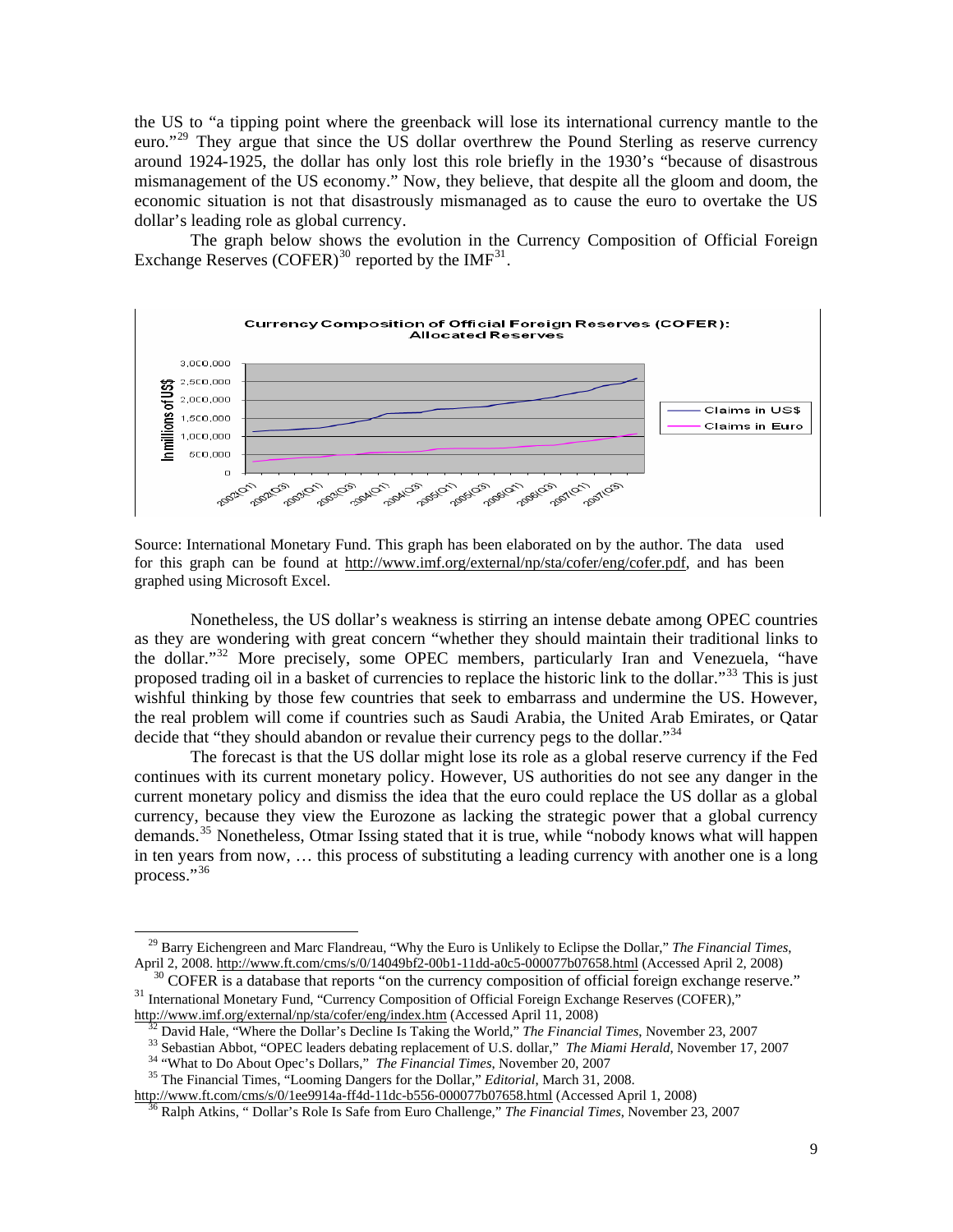## **The exchange rate and its relationship with monetary policy**

It is generally agreed that a collapsing dollar benefits no one on either side of the Atlantic, and that current monetary policy movements on the US side are not helping the case either. The current monetary policy of the US is trying to prevent the country from a looming recession. How and why? Theoretically speaking, monetary policy is that policy used by a country's monetary authority<sup>[37](#page-9-0)</sup> to manage the supply of money; that is, the amount of money circulating in the economy. The ability to control this supply is paramount because changing the amount of money in circulation helps adjust and prevent economic imbalances such as unemployment, inflation, etc.

Economic theory explains that monetary policy uses a combination of three tools $^{38}$  $^{38}$  $^{38}$  to implement two types of monetary policies: expansionary and contractionary. Each one of these policies is designed to correct a particular economic imbalance. Of those three tools, "*interest rate*"[39](#page-9-2) is the most commonly used. Interest rate in layman's term is the *price of money*. When monetary authority reduces interest rates they make 'saving' less attractive. If there is less incentive to save, more money will, in turn, be spent. This will boost investment and consumer spending to increase aggregate (total) demand of goods and services. Consequently, the monetary authority helps fight unemployment and any recessionary shadow. This is called an expansionary monetary policy because it injects money into an economy to stimulate it. On the other hand, the monetary authority can increase interest rates, making "saving" more attractive, in order to constrain investment and consumer spending to decrease aggregate (total) demand of goods and services. This, in turn, will help combat inflation. This is called a contractionary monetary policy because it drains money out of the economy to slow the economic pace.

|                |        | <b>Expansionary</b>   Contractionary |
|----------------|--------|--------------------------------------|
| Interest rates | Reduce | Increase                             |

 Currently, the Fed in the US is implementing an aggressive expansionary monetary policy while the ECB in the Eurozone is opting for a neutral—some argue contractionary—one because each economic bloc is suffering from a different kind of economic illness.

While the Fed is trying to keep the US from entering the recessionary phase of the business cycle, the ECB is trying to keep eurozone economies in line with inflation targets set in the Maastricht criteria. Hence each monetary authority is using different tools to achieve different goals and, as a consequence, the exchange rate US\$- $\epsilon$  is affected.

Trichet explained that there is little prospect of a reversal of the current exchange rate situation any time soon because he sees no motivation at the moment by US monetary authorities to help stop the current decline of the US dollar. Charles Wyplosz denounced the unprecedented lack of cooperation between the Fed and the ECB.<sup>[40](#page-9-3)</sup> He suggested that the Fed $\acute{s}$  aggressive monetary policy, which in his opinion is not even working to solve current economic imbalances in the US, is putting the ECB in a very difficult position. Daniel Gros declared that the major differences in monetary policies undertaken by the Fed and the ECB rest on "the mandate of the

<span id="page-9-0"></span> $37$  The central bank in most developed countries. In the Eurozone is the European Central Bank (ECB), in the US is the Federal Reserve Board (Fed), in the UK is the Bank of England, and in Japan is the Bank of Japan.

 $38$  Discount rates, open market operations, and reserve requirements.

<sup>&</sup>lt;sup>39</sup> For the ECB is the "Repo Rate" currently at 4% and for the Fed is the "Fed Funds Rate" currently at 2.25%

<span id="page-9-3"></span><span id="page-9-2"></span><span id="page-9-1"></span>40 Charles Wyplosz, "The Fed Is Delaying the Day of Reckoning," *The Financial Times*, march 12, 2008.

[http://www.ft.com/cms/s/0/5e9f14d6-f039-11dc-ba7c-0000779fd2ac,s01=1.html](http://www.ft.com/cms/s/0/e995dd30-fa8a-11dc-aa46-000077b07658.html?nclick_check=1) (Accessed April 1, 2008)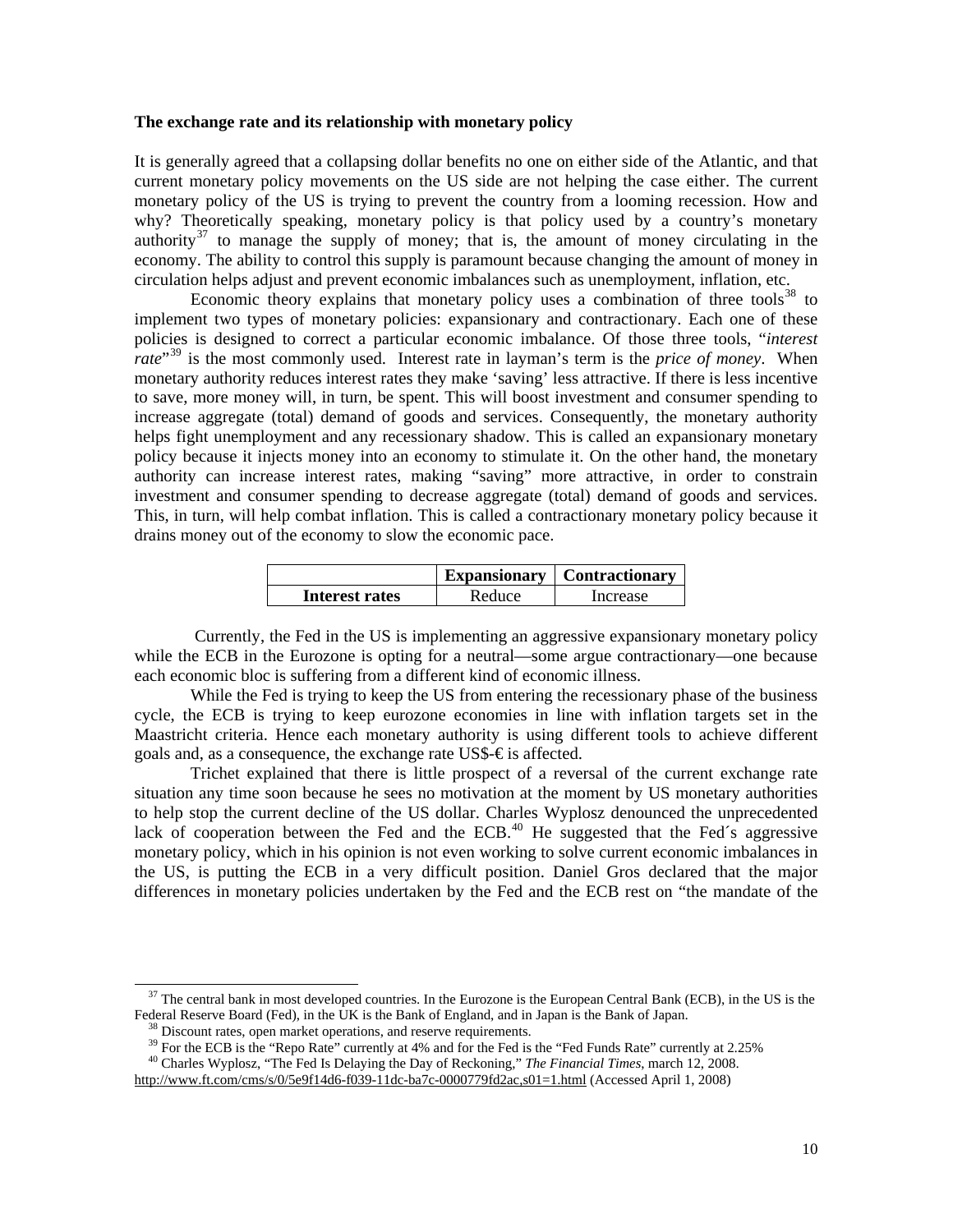two central banks."<sup>[41](#page-10-0)</sup> For the Fed is to "provide the nation with a safe, flexible and stable monetary and financial system."<sup>[42](#page-10-1)</sup> For the ECB the mandate is to maintain inflation under control.

 This explains why the Fed is cutting rates while the ECB is maintaining them at a high level despite the shadow of economic slowdown. However, on the US side, John Authers noted that never before has the Fed cut interest rates by such an amount when they were already so low.<sup>[43](#page-10-2)</sup> On the Eurozone side, Daniel Cohen recommended that the European Central Bank should cut interest rates now rather than wait for stronger signs of economic slowdown in the future.<sup>[44](#page-10-3)</sup>

In the US, the intention behind the expansionary policy is to stimulate investment and personal consumption especially because experts are crying 'recession'. This recession is caused by the current financial crisis during which the fed has acted as a "lender of last resort" to avoid a second '*Crash of 1929*'. The collapse of the stock exchange indexes means that companies are suffering economic loses which will be translated into millions of jobs lost, with a tremendous negative impact on the unemployment rate and economic growth. This financial crisis is the result of a combination of unfortunate economic events—which manifest the idea behind the 'self-organized critically' theory<sup>[45](#page-10-4)</sup>— such as rising oil prices, slowdown in consumption, and a dramatic drop in real estate markets. These circumstances are, therefore, pressing the Fed to implement expansionary monetary policy with radical interest rates cuts. However, this 'hard medicine' is not having the desired effect just yet on 'the patient' because the credit markets crunch has just started and the financial market is still in disarray. Therefore, by reducing interest rates, the Fed is fundamentally reducing the *price* of money which has a double consequence. First, with lower interest rates, those people paying a mortgage will feel a relief in their monthly mortgage payments. Since they now have a lower payment, they will enjoy an increase in their disposable income. By spending that extra money, they are going to activate consumption. This is particularly beneficial for all those involved in real estate property. Further, lower interest rates are going to motivate investments. People are going to see how their savings are less 'rewarded'. Therefore, since they are not getting a higher price for saving money, they might as well invest it to get a higher reward on the investment. Hence, by reducing interest rates the Fed is injecting money in the economy by making both consumption and investment more attractive than saving. The second consequence of this monetary policy is that interest rate cuts are dragging down the US dollar because cuts are making the US dollar less attractive as an investment instrument. All these 'made in USA' circumstances are impacting the rest of the world as well, and particularly the Eurozone.

From the point of view of the *product market*, the continuous depreciation of the US\$ is benefiting the US trade balance. However, from the point of view of the *financial market*, US dollar-denominated investments are being substituted by euro ones. In layman´s terms, investing in the US dollar has a doubly negative impact: a falling dollar accompanied by interest rates paid on the investment of about 2%. This is making investors look for more attractive places to put their money, mainly in the Eurozone. Eurozone financial instruments have become much more 'attractive' because investors are getting interest rates of around 4% and a currency that is, so far, constantly appreciating. Investing in the Eurozone has a doubly positive economic impact, and, in fact, it is a clear trend because ¨se está sacando el dinero de EEUU para invertir en áreas en las que

<span id="page-10-0"></span>41 Daniel Gros, "Different Dilemmas in America and the Eurozone," *The Financial Times*, March 25, 2008. [\(http://www.ft.com/cms/s/0/e995dd30-fa8a-11dc-aa46-000077b07658.html?nclick\\_check=1](http://www.ft.com/cms/s/0/e995dd30-fa8a-11dc-aa46-000077b07658.html?nclick_check=1) (Accessed April 4, 2008).

<span id="page-10-1"></span><sup>42</sup> Daniel Gros, "Different Dilemmas in America and the Eurozone," *The Financial Times*, March 25, 2008. [\(http://www.ft.com/cms/s/0/e995dd30-fa8a-11dc-aa46-000077b07658.html?nclick\\_check=1](http://www.ft.com/cms/s/0/0393ce94-f532-11dc-a21b-000077b07658.html) (Accessed April 4, 2008).

<span id="page-10-2"></span><sup>&</sup>lt;sup>43</sup> John Authers, "The Short View: Wall St and Fed," March 18, 2008. [http://www.ft.com/cms/s/0/0393ce94-f532-](http://www.eurointelligence.com/article.581+M56925be519b.0.html) [11dc-a21b-000077b07658.html](http://www.eurointelligence.com/article.581+M56925be519b.0.html) (Accessed March, 22, 2008)

Eurointelligence, "Dragui's List," March 2, 2008.

<span id="page-10-3"></span>http://www.eurointelligence.com/article.581+M56925be519b.0.html (Accessed April 3, 2008)

<span id="page-10-4"></span>This theory explains that "economies posses intrinsically unstable dynamics, which even in the absence of external shocks would result in persistent deterministic fluctuations" in Jose A. Scheinkman and Michael Woodford, "Self-Organized Critically and Economic Fluctuations," The American Economic Review, Vol. 84, No. 2, May, 1994, pp. 417- 421